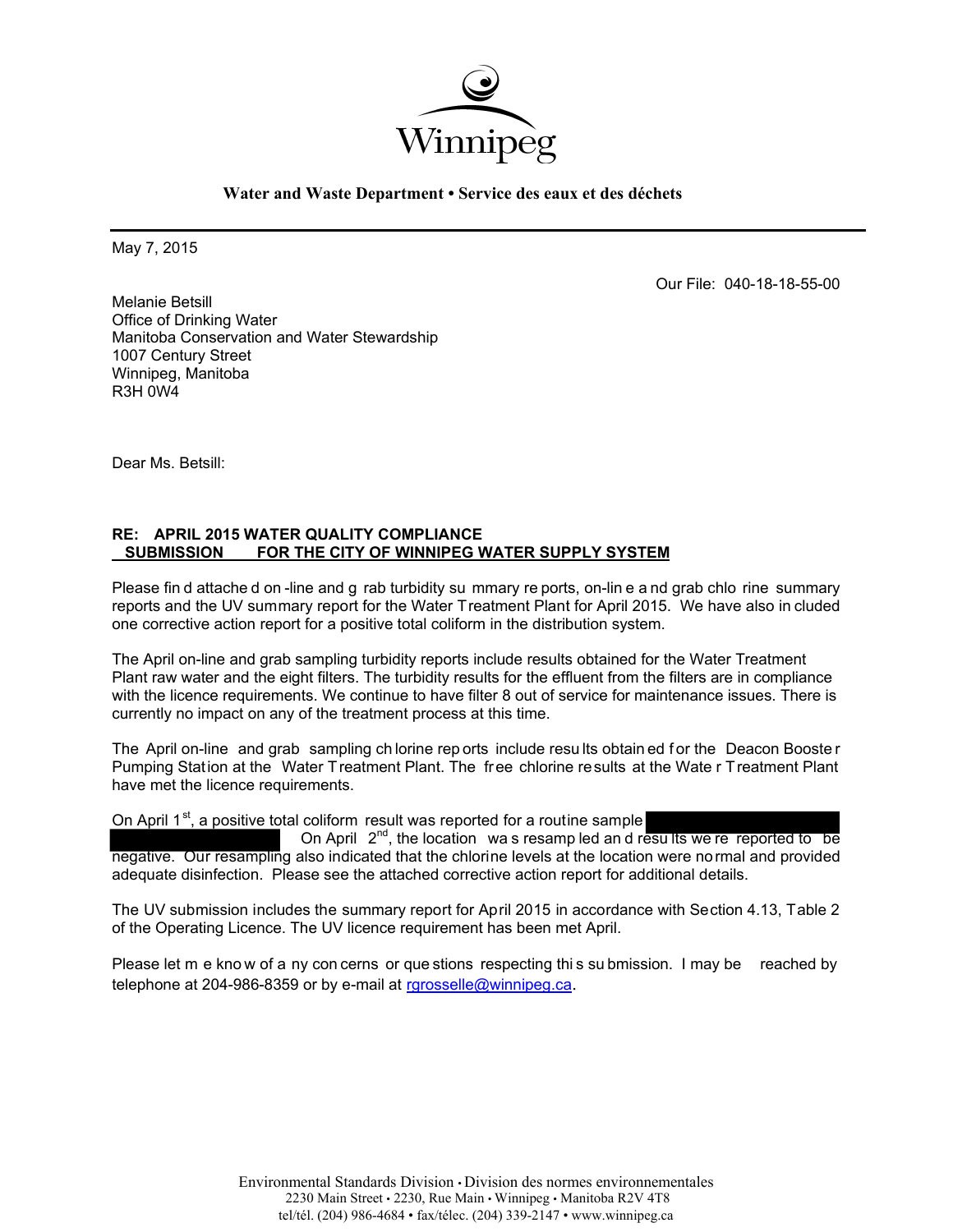Thank you for your ongoing cooperation and understanding in this matter.

Yours sincerely,

*Original Signed by:* 

R. Grosselle Manager of Environmental Standards **Attachments** 

c:(e-mail)

 Dr. L. Richards, Winnipeg Regional Health Authority Dr. H. Chang, Winnipeg Regional Health Authority Dr. S. Roberecki, Manitoba Health D.P. Sacher, P.Eng. G. Patton, P.Eng. T. Shanks, P.Eng. A. J. Weremy, P.Eng. C. Diduck

N:\Compliance Reporting\Submittal Letters\2015\ODW- Letters\Betsill Water 2015-04.doc

Embrace the spirit . Vivez l'esprit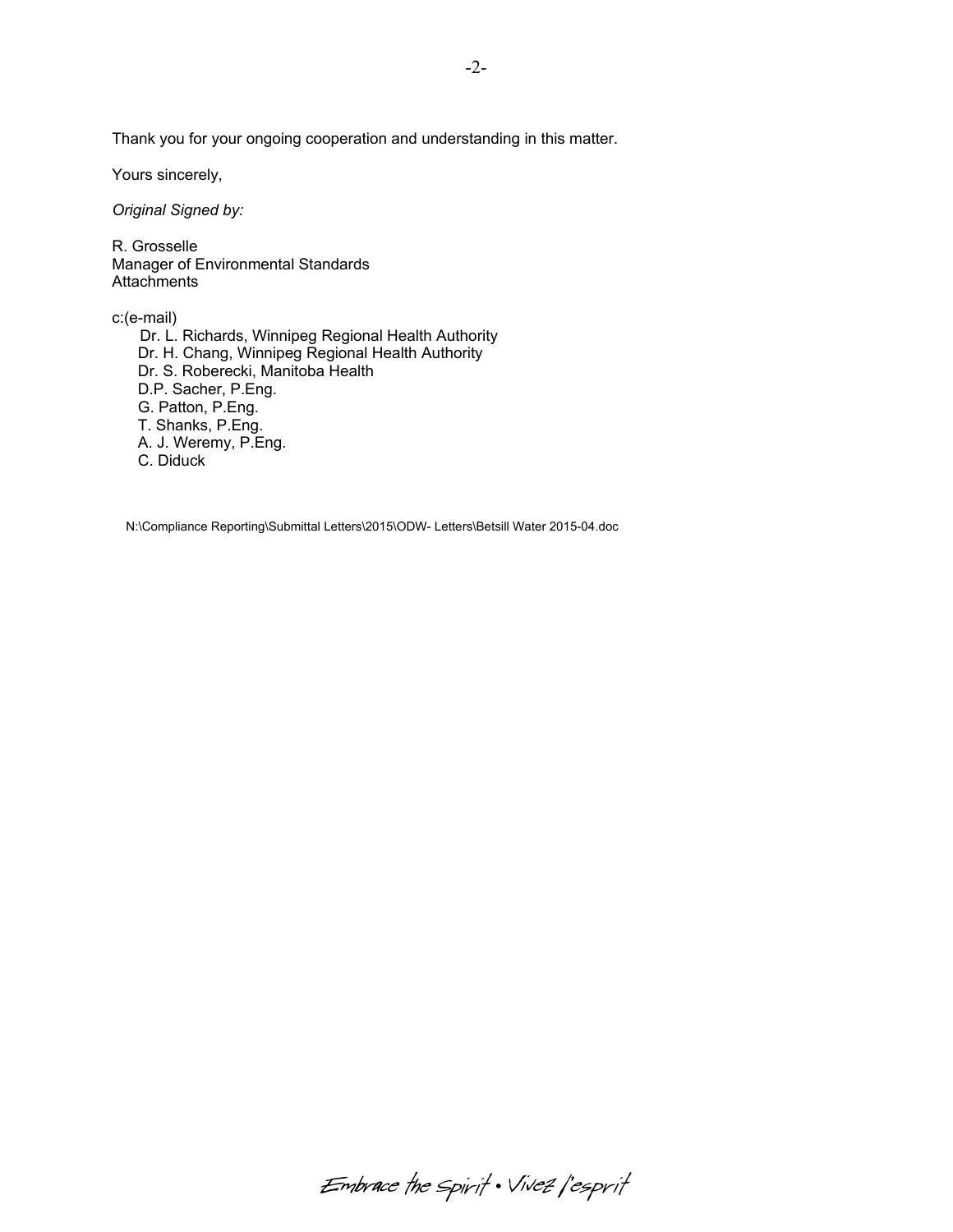

#### **CITY OF WINNIPEG**

WATER AND WASTE DEPARTMENT

WATER SERVICES WATER TREATMENT RLANT TURBINITY ON LINE MONITORING REPORT

 Water System Code: **252.00** Licence Number: **PWS-09-412 AA**

|                                                                                             | April 2015 Turbidity (NTU) |           |               |      |               | <u>VATER TREATMENT LEANT TORDIDITT ON-EINE MONTORINO REL ORT</u> |               |       |               |           |               |      |               |       |               |           |            |
|---------------------------------------------------------------------------------------------|----------------------------|-----------|---------------|------|---------------|------------------------------------------------------------------|---------------|-------|---------------|-----------|---------------|------|---------------|-------|---------------|-----------|------------|
|                                                                                             | Raw                        | Filter #1 |               |      | Filter #2     | Filter#3                                                         |               |       | Filter #4     | Filter #5 |               |      | Filter #6     |       | Filter #7     |           | Filter #8  |
| Date                                                                                        | Avg                        | Avg       | Max           | Avg  | Max           | Avg                                                              | Max           | Avg   | Max           | Avg       | Max           | Avg  | Max           | Avg   | Max           | Avg       | Max        |
| 1/04/2015                                                                                   | 0.67                       | 0 0 4     | 0.06          | 0.03 | 0.06          | 007                                                              | 0.13          | 003   | 0.08          | 004       | 0.07          | 0.04 | 0.08          | 006   | 0.11          | <b>OL</b> | OL         |
| 2/04/2015                                                                                   | 0.68                       | 004       | 0.08          | 0.02 | 0.04          | 007                                                              | 0.12          | 004   | 0.06          | 003       | 0.07          | 0.04 | 0.09          | 006   | 0.11          | <b>OL</b> | <b>OL</b>  |
| 3/04/2015                                                                                   | 0.69                       | 003       | 0.07          | 0.02 | 0.04          | 008                                                              | 0.10          | 003   | 0.07          | 0 0 3     | 0.06          | 0.03 | 0.05          | 006   | 0.11          | <b>OL</b> | OL         |
| 4/04/2015                                                                                   | 0.68                       | 003       | 0.07          | 0.02 | 0.04          | 007                                                              | 0.13          | 003   | 0.06          | 002       | 0.04          | 0.04 | 0.07          | 007   | 0.08          | <b>OL</b> | <b>OL</b>  |
| 5/04/2015                                                                                   | 0.69                       | 004       | 0.05          | 0.02 | 0.05          | 006                                                              | 0.11          | 003   | 0.05          | 003       | 0.06          | 0.04 | 0.07          | 006   | 0.10          | <b>OL</b> | OL         |
| 6/04/2015                                                                                   | 0.69                       | 004       | 0.07          | 0.02 | 0.03          | 007                                                              | 0.11          | 004   | 0.14          | 003       | 0.06          | 0.03 | 0.07          | 006   | 0.10          | <b>OL</b> | OL         |
| 7/04/2015                                                                                   | 0.66                       | 003       | 0.06          | 0.02 | 0.04          | 008                                                              | 0.13          | 003   | 0.10          | 002       | 0.05          | 0.04 | 0.06          | 006   | 0.08          | <b>OL</b> | OL         |
| 8/04/2015                                                                                   | 0.66                       | 003       | 0.06          | 0.01 | 0.03          | 007                                                              | 0.14          | 003   | 0.06          | 003       | 0.04          | 0.04 | 0.07          | 006   | 0.09          | <b>OL</b> | OL         |
| 9/04/2015                                                                                   | 0.66                       | 005       | 0.15          | 0.01 | 0.03          | 008                                                              | 0.16          | 0 0 4 | 0.06          | 003       | 0.05          | 0.04 | 0.08          | 006   | 0.10          | OL        | OL         |
| 10/04/2015                                                                                  | 0.70                       | 0 0 4     | 0.07          | 0.03 | 0.05          | 0.10                                                             | 0.17          | 004   | 0.08          | 005       | 0.10          | 0.05 | 0.07          | 005   | 0.10          | <b>OL</b> | OL         |
| 11/04/2015                                                                                  | 0.69                       | 0 0 4     | 0.09          | 0.04 | 0.07          | 009                                                              | 0.16          | 003   | 0.11          | 005       | 0.10          | 0.06 | 0.12          | 005   | 0.08          | OL        | OL         |
| 12/04/2015                                                                                  | 0.67                       | 004       | 0.05          | 0.03 | 0.07          | 008                                                              | 0.14          | 002   | 0.07          | 006       | 0.09          | 0.04 | 0.07          | 003   | 0.07          | <b>OL</b> | OL         |
| 13/04/2015                                                                                  | 0.68                       | 004       | 0.08          | 0.03 | 0.05          | 007                                                              | 0.14          | 004   | 0.07          | 005       | 0.09          | 0.04 | 0.08          | 003   | 0.06          | <b>OL</b> | OL         |
| 14/04/2015                                                                                  | 0.68                       | 0 0 4     | 0.07          | 0.03 | 0.06          | 009                                                              | 0.13          | 003   | 0.07          | 005       | 0.09          | 0.04 | 0.06          | 003   | 0.06          | <b>OL</b> | <b>OL</b>  |
| 15/04/2015                                                                                  | 0.76                       | 003       | 0.07          | 0.03 | 0.07          | 008                                                              | 0.14          | 003   | 0.08          | 005       | 0.08          | 0.05 | 0.08          | 003   | 0.05          | <b>OL</b> | OL         |
| 16/04/2015                                                                                  | 0.70                       | 001       | 0.04          | 0.01 | 0.03          | 0 0 3                                                            | 0.08          | 001   | 0.03          | 002       | 0.07          | 0.01 | 0.07          | 001   | 0.06          | <b>OL</b> | <b>OL</b>  |
| 17/04/2015                                                                                  | 0.82                       | 003       | 0.06          | 0.02 | 0.07          | 007                                                              | 0.11          | 002   | 0.06          | 0 0 4     | 0.08          | 0.04 | 0.06          | 002   | 0.05          | OL        | OL         |
| 18/04/2015                                                                                  | 0.79                       | 003       | 0.05          | 0.02 | 0.04          | 006                                                              | 0.11          | 002   | 0.04          | 004       | 0.07          | 0.03 | 0.05          | 003   | 0.05          | OL        | OL         |
| 19/04/2015                                                                                  | 0.82                       | 003       | 0.05          | 0.02 | 0.05          | 007                                                              | 0.16          | 002   | 0.05          | 0 0 4     | 0.07          | 0.03 | 0.06          | 003   | 0.05          | OL        | OL         |
| 20/04/2015                                                                                  | 0.86                       | 003       | 0.04          | 0.02 | 0.04          | 007                                                              | 0.12          | 002   | 0.05          | 005       | 0.07          | 0.04 | 0.06          | 003   | 0.05          | <b>OL</b> | OL         |
| 21/04/2015                                                                                  | 0.94                       | 003       | 0.05          | 0.02 | 0.04          | 007                                                              | 0.16          | 002   | 0.04          | 0 0 4     | 0.07          | 0.03 | 0.06          | 003   | 0.05          | OL        | OL         |
| 22/04/2015                                                                                  | 0.95                       | 003       | 0.06          | 0.03 | 0.05          | 008                                                              | 0.10          | 002   | 0.05          | 0 0 4     | 0.07          | 0.04 | 0.06          | 003   | 0.05          | <b>OL</b> | OL         |
| 23/04/2015                                                                                  | 0.90                       | 003       | 0.05          | 0.03 | 0.05          | 008                                                              | 0.12          | 002   | 0.07          | 0 0 4     | 0.07          | 0.04 | 0.08          | 0 0 3 | 0.05          | OL        | OL         |
| 24/04/2015                                                                                  | 0.83                       | 003       | 0.05          | 0.03 | 0.05          | 007                                                              | 0.11          | 002   | 0.04          | 0 0 4     | 0.06          | 0.04 | 0.07          | 003   | 0.07          | <b>OL</b> | OL         |
| 25/04/2015                                                                                  | 0.87                       | 003       | 0.06          | 0.03 | 0.05          | 007                                                              | 0.11          | 002   | 0.04          | 005       | 0.10          | 0.03 | 0.07          | 0 0 3 | 0.06          | <b>OL</b> | OL         |
| 26/04/2015                                                                                  | 0.86                       | 0 0 3     | 0.07          | 0.04 | 0.05          | 007                                                              | 0.10          | 002   | 0.04          | 0 0 4     | 0.07          | 0.03 | 0.06          | 003   | 0.06          | <b>OL</b> | OL         |
| 27/04/2015                                                                                  | 0.94                       | 003       | 0.07          | 0.04 | 0.07          | 009                                                              | 0.14          | 002   | 0.07          | 0 0 4     | 0.07          | 0.04 | 0.06          | 002   | 0.06          | OL        | OL         |
| 28/04/2015                                                                                  | 0.87                       | 003       | 0.05          | 0.03 | 0.06          | 007                                                              | 0.11          | 002   | 0.04          | 0 0 4     | 0.07          | 0.04 | 0.06          | 003   | 0.04          | <b>OL</b> | OL         |
| 29/04/2015                                                                                  | 0.86                       | 003       | 0.05          | 0.04 | 0.06          | 007                                                              | 0.11          | 002   | 0.05          | 005       | 0.08          | 0.03 | 0.06          | 003   | 0.05          | OL        | OL         |
| 30/04/2015                                                                                  | 0.99                       | 003       | 0.05          | 0.04 | 0.07          | 008                                                              | 0.12          | 002   | 0.04          | 005       | 0.07          | 0.04 | 0.07          | 003   | 0.05          | <b>OL</b> | OL         |
|                                                                                             |                            |           |               |      |               |                                                                  |               |       |               |           |               |      |               |       |               |           |            |
| Total Number of Measurements Taken, A:<br>Turbidity Standard for Monitoring Location (NTU): |                            |           | 15464<br>0 30 |      | 15293<br>0.30 |                                                                  | 14742<br>0.30 |       | 13115<br>0.30 |           | 15993<br>0 30 |      | 15769<br>0.30 |       | 14539<br>0.30 |           | OL<br>0.30 |
| Number of Measurements Meeting Standard, B:                                                 |                            |           | 15464         |      | 15293         |                                                                  | 14742         |       | 13115         |           | 15993         |      | 15769         |       | 14539         |           | OL         |
| Compliance with Turbidity Standard, C = B/A X 100%:                                         |                            |           | 100.00%       |      | 100 00%       |                                                                  | 100.00%       |       | 100.00%       |           | 100.00%       |      | 100 00%       |       | 100.00%       |           | <b>OL</b>  |

OL: Offline

Note: Filter 8 is offline for maintenance

File Path: N:\Water Treatment Branch\Administration\Reports\Regulatory Submissions\Turbidity\2015\04-April

**Submitted By (Print) Signature** D.Merredew

Signature **Original signed by D.Merredew**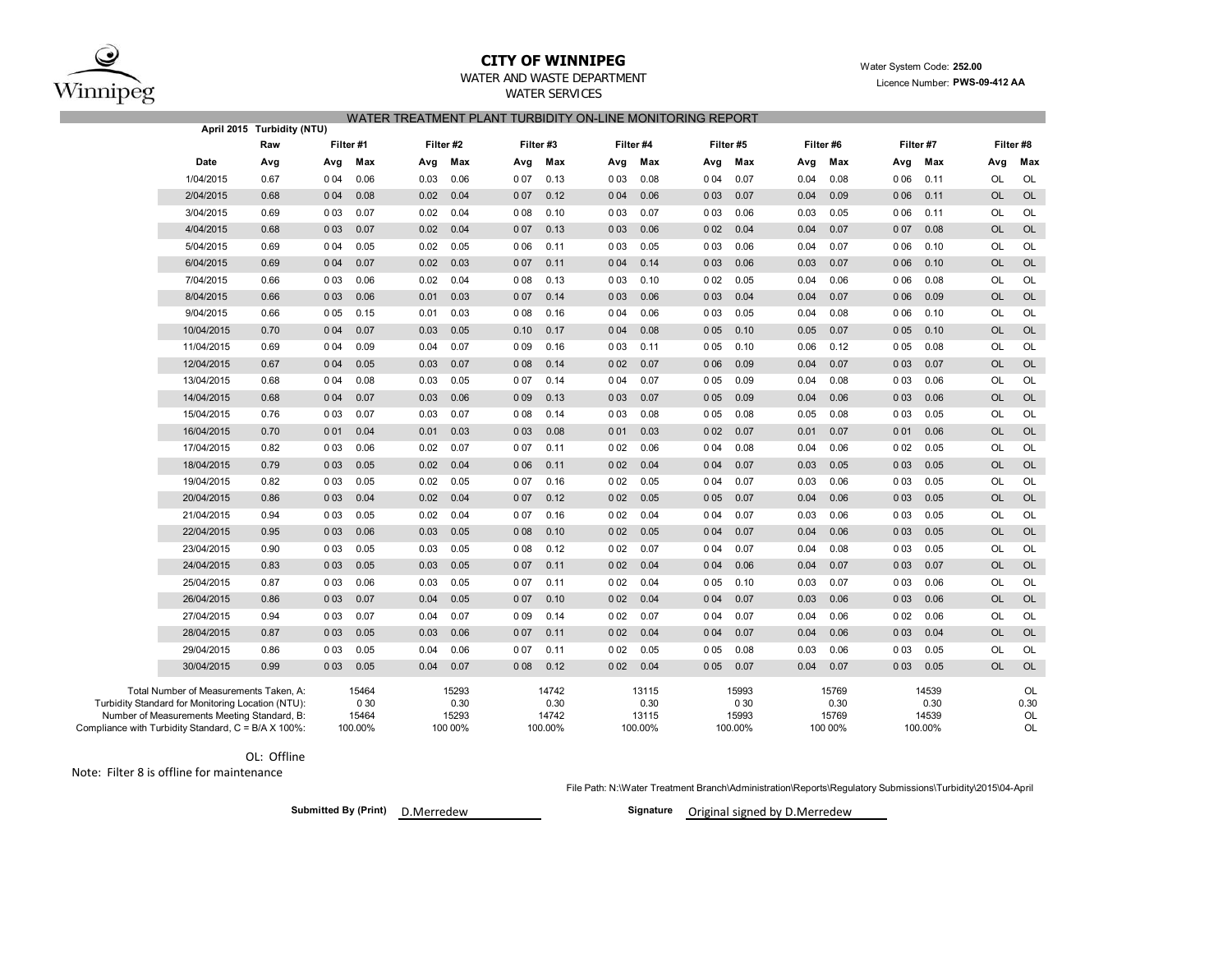

#### CITY OF WINNIPEG WATER AND WASTE DEPARTMENT ENVIRONMENTAL STANDARDS DIVISION

### **WATER TREATMENT PLANT TURBIDITY GRAB MONITORING REPORT**

| Water System Code: 252.00                          |                        |           |                     |                 |           |           |                     |                     |             |  |  |  |  |  |  |
|----------------------------------------------------|------------------------|-----------|---------------------|-----------------|-----------|-----------|---------------------|---------------------|-------------|--|--|--|--|--|--|
| Licence No. PWS-09-412 AA                          | <b>Turbidity (NTU)</b> |           |                     |                 |           |           |                     |                     |             |  |  |  |  |  |  |
| <b>Date</b>                                        | <b>Raw Water</b>       | Filter 1  | Filter <sub>2</sub> | <b>Filter 3</b> | Filter 4  | Filter 5  | Filter <sub>6</sub> | Filter <sub>7</sub> | Filter 8    |  |  |  |  |  |  |
| 01-Apr-2015                                        | 0.52                   | 0.08      | 0.07                | 0.15            | 0.09      | 0.09      | 0.09                | 0.09                | <b>OL</b>   |  |  |  |  |  |  |
| 02-Apr-2015                                        | 0.51                   | 0.06      | 0.06                | 0.08            | 0.08      | 0.08      | 0.06                | 0.09                | OL          |  |  |  |  |  |  |
| 03-Apr-2015                                        | <b>NS</b>              | NS        | <b>NS</b>           | <b>NS</b>       | <b>NS</b> | <b>NS</b> | <b>NS</b>           | <b>NS</b>           | OL          |  |  |  |  |  |  |
| 04-Apr-2015                                        | NS                     | <b>NS</b> | <b>NS</b>           | <b>NS</b>       | <b>NS</b> | <b>NS</b> | <b>NS</b>           | <b>NS</b>           | OL          |  |  |  |  |  |  |
| 05-Apr-2015                                        | <b>NS</b>              | <b>NS</b> | <b>NS</b>           | <b>NS</b>       | NS        | <b>NS</b> | <b>NS</b>           | <b>NS</b>           | OL          |  |  |  |  |  |  |
| 06-Apr-2015                                        | <b>NS</b>              | NS        | <b>NS</b>           | <b>NS</b>       | NS        | <b>NS</b> | NS                  | NS                  | OL          |  |  |  |  |  |  |
| 07-Apr-2015                                        | 0.56                   | 0.06      | 0.07                | 0.16            | 0.28      | 0.27      | 0.10                | 0.18                | OL          |  |  |  |  |  |  |
| 08-Apr-2015                                        | 0.66                   | 0.13      | < 0.05              | 0.12            | 0.06      | 0.06      | 0.07                | 0.06                | OL          |  |  |  |  |  |  |
| 09-Apr-2015                                        | 0.60                   | 0.07      | 0.09                | 0.11            | 0.10      | 0.11      | 0.08                | 0.10                | OL          |  |  |  |  |  |  |
| 10-Apr-2015                                        | 0.67                   | 0.14      | 0.23                | 0.13            | 0.15      | 0.17      | 0.07                | 0.21                | OL          |  |  |  |  |  |  |
| 11-Apr-2015                                        | <b>NS</b>              | NS        | <b>NS</b>           | <b>NS</b>       | <b>NS</b> | <b>NS</b> | <b>NS</b>           | <b>NS</b>           | OL          |  |  |  |  |  |  |
| 12-Apr-2015                                        | <b>NS</b>              | NS        | <b>NS</b>           | <b>NS</b>       | <b>NS</b> | <b>NS</b> | <b>NS</b>           | <b>NS</b>           | OL          |  |  |  |  |  |  |
| 13-Apr-2015                                        | 0.58                   | 0.09      | 0.07                | 0.16            | 0.10      | 0.13      | 0.09                | 0.06                | OL          |  |  |  |  |  |  |
| 14-Apr-2015                                        | 0.57                   | 0.11      | 0.10                | 0.12            | 0.13      | 0.15      | 0.06                | 0.08                | OL          |  |  |  |  |  |  |
| 15-Apr-2015                                        | 0.55                   | 0.08      | 0.10                | 0.13            | 0.09      | 0.07      | 0.07                | 0.08                | OL          |  |  |  |  |  |  |
| 16-Apr-2015                                        | 0.63                   | 0.09      | 0.10                | 0.14            | 0.10      | 0.16      | 0.19                | 0.15                | OL          |  |  |  |  |  |  |
| 17-Apr-2015                                        | 0.57                   | 0.06      | 0.09                | 0.08            | 0.07      | 0.06      | 0.06                | 0.07                | OL          |  |  |  |  |  |  |
| 18-Apr-2015                                        | <b>NS</b>              | NS        | <b>NS</b>           | <b>NS</b>       | NS        | <b>NS</b> | <b>NS</b>           | <b>NS</b>           | OL          |  |  |  |  |  |  |
| 19-Apr-2015                                        | <b>NS</b>              | NS        | <b>NS</b>           | <b>NS</b>       | NS        | <b>NS</b> | NS                  | NS                  | OL          |  |  |  |  |  |  |
| 20-Apr-2015                                        | 0.75                   | 0.12      | 0.15                | 0.16            | 0.09      | 0.16      | 0.16                | 0.13                | OL          |  |  |  |  |  |  |
| 21-Apr-2015                                        | 0.55                   | 0.07      | 0.09                | 0.06            | 0.12      | 0.08      | 0.06                | < 0.05              | OL          |  |  |  |  |  |  |
| 22-Apr-2015                                        | 0.67                   | 0.05      | 0.07                | 0.07            | 0.07      | 0.07      | 0.05                | 0.06                | OL          |  |  |  |  |  |  |
| 23-Apr-2015                                        | 0.78                   | 0.06      | 0.07                | 0.19            | 0.08      | 0.10      | 0.12                | 0.10                | OL          |  |  |  |  |  |  |
| 24-Apr-2015                                        | 0.56                   | 0.07      | 0.16                | 0.10            | 0.21      | 0.19      | 0.06                | 0.08                | OL          |  |  |  |  |  |  |
| 25-Apr-2015                                        | <b>NS</b>              | <b>NS</b> | <b>NS</b>           | <b>NS</b>       | NS        | <b>NS</b> | <b>NS</b>           | <b>NS</b>           | OL          |  |  |  |  |  |  |
| 26-Apr-2015                                        | <b>NS</b>              | <b>NS</b> | <b>NS</b>           | <b>NS</b>       | <b>NS</b> | <b>NS</b> | <b>NS</b>           | <b>NS</b>           | OL          |  |  |  |  |  |  |
| 27-Apr-2015                                        | 0.62                   | 0.08      | 0.15                | 0.07            | 0.06      | 0.09      | 0.14                | 0.06                | OL          |  |  |  |  |  |  |
| 28-Apr-2015                                        | 0.73                   | 0.13      | 0.10                | 0.07            | 0.09      | 0.09      | 0.16                | 0.17                | OL          |  |  |  |  |  |  |
| 29-Apr-2015                                        | 0.57                   | 0.07      | 0.07                | 0.06            | 0.06      | 0.06      | 0.09                | 0.06                | OL          |  |  |  |  |  |  |
| 30-Apr-2015                                        | 0.86                   | 0.09      | 0.09                | 0.08            | 0.10      | 0.09      | 0.09                | 0.08                | OL          |  |  |  |  |  |  |
| Total number of measurements taken, A:             |                        | 20        | 20                  | 20              | 20        | 20        | 20                  | 20                  | 0           |  |  |  |  |  |  |
| Turbidity Standard for Monitoring Location (NTU):  |                        | 0.30      | 0.30                | 0.30            | 0.30      | 0.30      | 0.30                | 0.30                | 0.30        |  |  |  |  |  |  |
| Number of measurements meeting standard, B:        |                        | 20        | 20                  | 20              | 20        | 20        | 20                  | 20                  | $\mathbf 0$ |  |  |  |  |  |  |
| Compliance with Turbidity Standard, C= B/A X 100%: |                        | 100%      | 100%                | 100%            | 100%      | 100%      | 100%                | 100%                | $OL$        |  |  |  |  |  |  |

NS: No Sample NA: Not Analyzed OL: Off-Line

**Comments: Report Compiled By: H.Demchenko**

**Approved in LIMS By: C.Diduck**

**5-May-15**

Printed From : N:\WQ Data\Routine Water Quality\2014\Turbidity.xls File: WQR3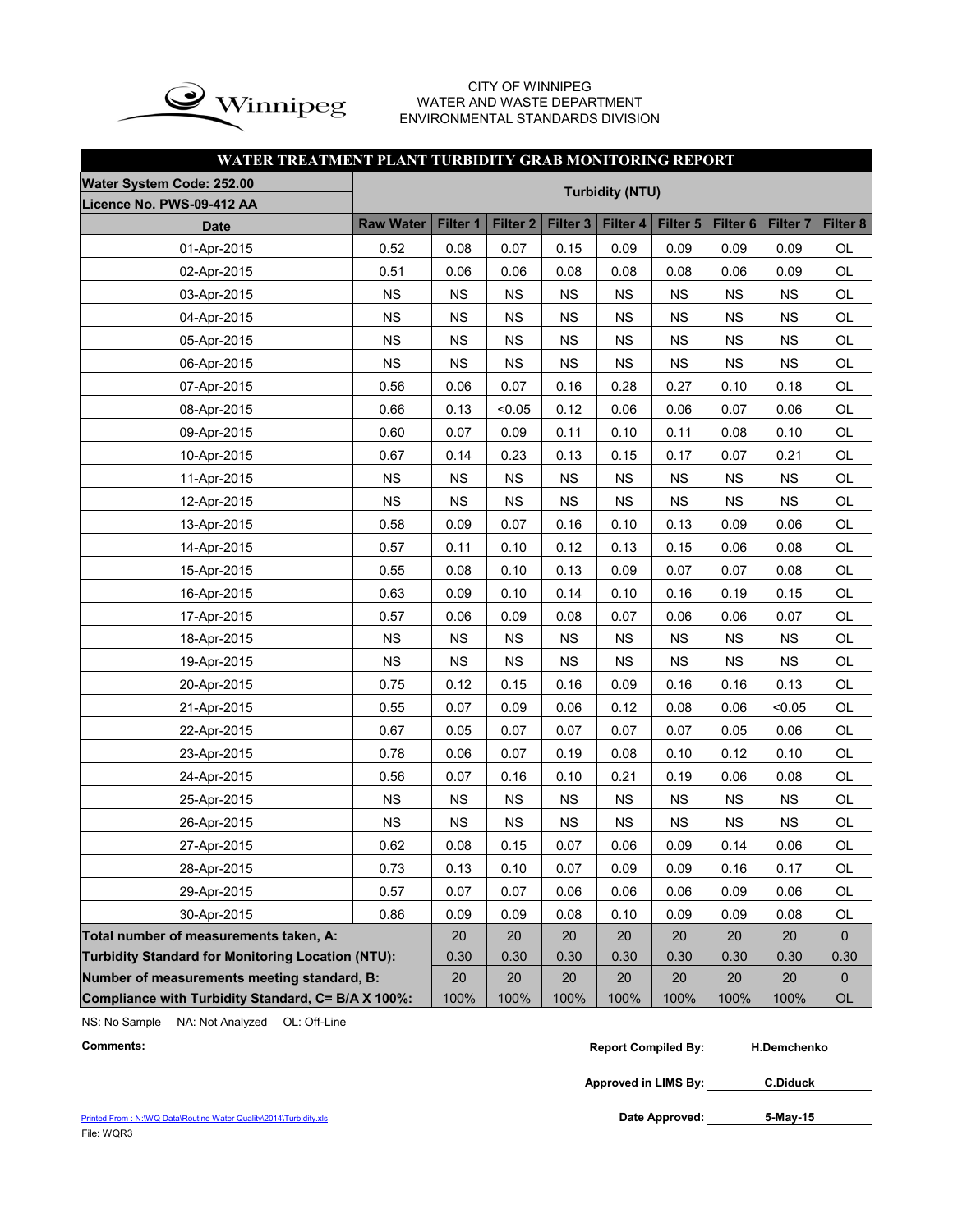

### **City of Winnipeg**

Water and Waste Department Water Services

#### Deacon Booster Pumping Station WATER TREATMENT PLANT FREE CHLORINE ON-LINE MONITORING REPORT

| <b>Water System Code</b> |
|--------------------------|
| Licence Number:          |
| Report Created:          |

Water System Code: **252.00** Licence Number: **PWS-09-412 AA**

01 May 2015 **Report Period:** April 2015

|            |         | <b>BRANCH1</b><br>[mg/L] | <b>BRANCH2</b><br>[mg/L] |         |  |  |  |  |
|------------|---------|--------------------------|--------------------------|---------|--|--|--|--|
| Date       | Average | Minimum                  | Average                  | Minimum |  |  |  |  |
| 01/04/2015 | 1.01    | 0.91                     | 0.97                     | 0.93    |  |  |  |  |
| 02/04/2015 | 1.00    | 0.96                     | 1.00                     | 0.93    |  |  |  |  |
| 03/04/2015 | 1.02    | 0.97                     | 1.08                     | 1.03    |  |  |  |  |
| 04/04/2015 | 1.05    | 0.94                     | 1.03                     | 0.99    |  |  |  |  |
| 05/04/2015 | 1.07    | 1.03                     | 1.01                     | 0.97    |  |  |  |  |
| 06/04/2015 | 1.04    | 1.00                     | 0.96                     | 0.92    |  |  |  |  |
| 07/04/2015 | 1.04    | 0.99                     | 0.95                     | 0.91    |  |  |  |  |
| 08/04/2015 | 1.04    | 0.94                     | 1.03                     | 0.93    |  |  |  |  |
| 09/04/2015 | 1.01    | 0.95                     | 1.01                     | 0.94    |  |  |  |  |
| 10/04/2015 | 1.08    | 0.97                     | 0.97                     | 0.89    |  |  |  |  |
| 11/04/2015 | 0.98    | 0.93                     | 1.00                     | 0.97    |  |  |  |  |
| 12/04/2015 | 1.07    | 0.91                     | 1.01                     | 0.88    |  |  |  |  |
| 13/04/2015 | 1.10    | 1.02                     | 1.11                     | 1.06    |  |  |  |  |
| 14/04/2015 | 1.04    | 0.99                     | 1.09                     | 1.01    |  |  |  |  |
| 15/04/2015 | 1.05    | 0.96                     | 1.11                     | 1.03    |  |  |  |  |
| 16/04/2015 | 1.41    | 1.11                     | 1.57                     | 1.05    |  |  |  |  |
| 17/04/2015 | 1.05    | 0.86                     | 1.05                     | 0.74    |  |  |  |  |
| 18/04/2015 | 0.98    | 0.92                     | 1.03                     | 1.00    |  |  |  |  |
| 19/04/2015 | 1.00    | 0.97                     | 1.02                     | 0.99    |  |  |  |  |
| 20/04/2015 | 0.98    | 0.91                     | 1.01                     | 0.94    |  |  |  |  |
| 21/04/2015 | 0.95    | 0.92                     | 0.92                     | 0.88    |  |  |  |  |
| 22/04/2015 | 0.98    | 0.94                     | 0.94                     | 0.89    |  |  |  |  |
| 23/04/2015 | 1.07    | 0.99                     | 1.09                     | 0.98    |  |  |  |  |
| 24/04/2015 | 1.03    | 0.96                     | 1.11                     | 1.04    |  |  |  |  |
| 25/04/2015 | 1.01    | 0.96                     | 1.10                     | 1.05    |  |  |  |  |
| 26/04/2015 | 1.01    | 0.97                     | 1.08                     | 1.06    |  |  |  |  |
| 27/04/2015 | 1.04    | 0.99                     | 1.05                     | 0.99    |  |  |  |  |
| 28/04/2015 | 1.08    | 1.02                     | 1.11                     | 1.00    |  |  |  |  |
| 29/04/2015 | 1.05    | 1.01                     | 1.00                     | 0.95    |  |  |  |  |
| 30/04/2015 | 1.00    | 0.95                     | 0.92                     | 0.88    |  |  |  |  |

| Total Number of Measurements. A:            | 20851 | 20849 |
|---------------------------------------------|-------|-------|
| Minimum Free Chlorine Standard:             | 0.50  | 0.50  |
| Number of Measurements Meeting Standard, B: | 20851 | 20849 |
| COMPLIANCE, $C = B/A \times 100\%$          | 100   | 100   |

File Pa h: N:\Water Treatment Branch\Administration\Reports\Regulatory Submissions\Chlorine\2015\04-April

Submitted By (Print): D.Merredew

Signature: Original signed by D.Merredew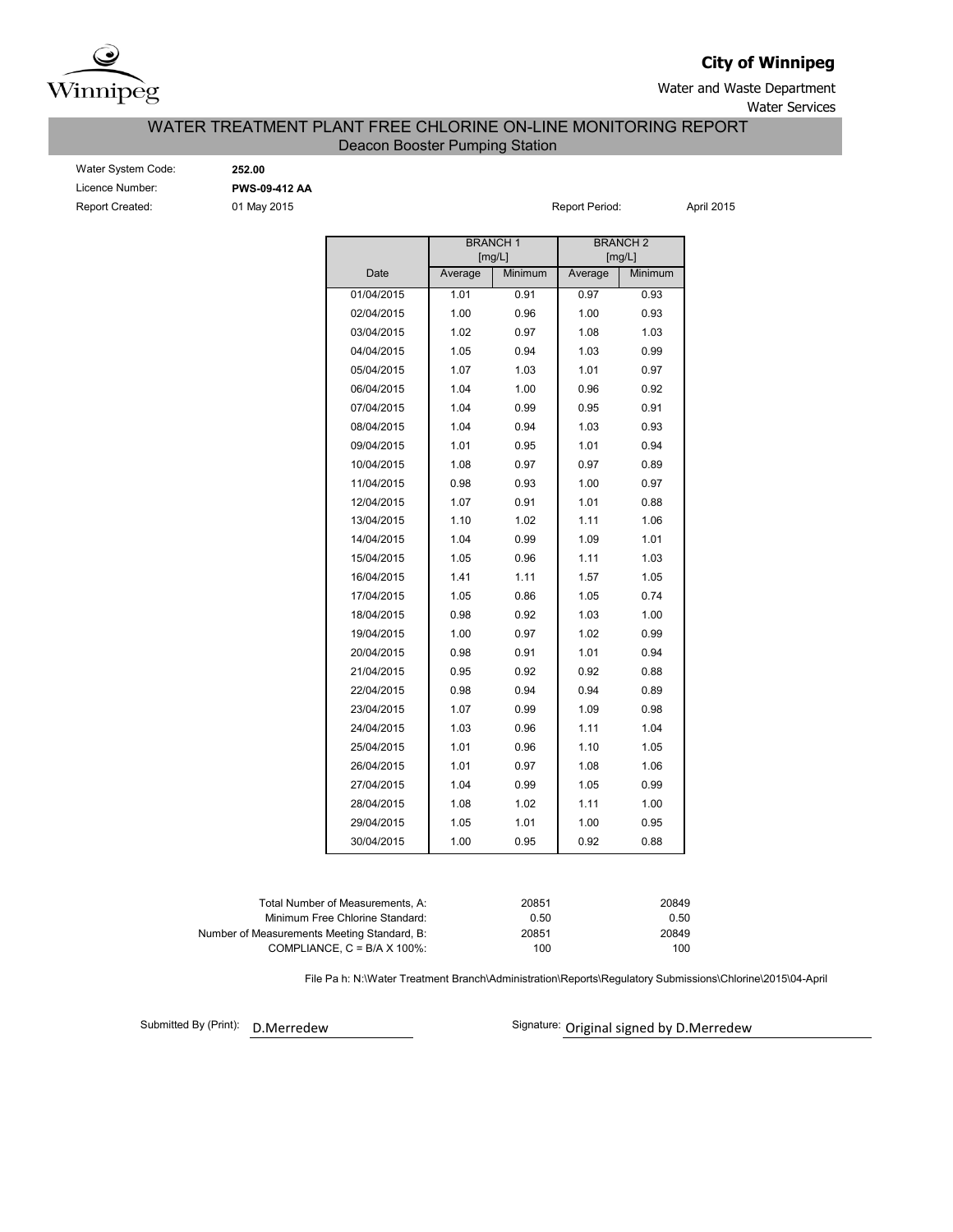

# WATER AND WASTE DEPARTMENT ENVIRONMENTAL STANDARDS DIVISION

| WATER TREATMENT PLANT CHLORINE GRAB MONITORING REPORT |                                |                                 |                                |                                 |  |  |  |  |  |  |  |  |
|-------------------------------------------------------|--------------------------------|---------------------------------|--------------------------------|---------------------------------|--|--|--|--|--|--|--|--|
| Water System Code: 252.00                             |                                | <b>Deacon Booster Pumping</b>   | <b>Deacon Booster Pumping</b>  |                                 |  |  |  |  |  |  |  |  |
| Licence No. PWS-09-412 AA                             | <b>Station Branch 1</b>        |                                 |                                | <b>Station Branch 2</b>         |  |  |  |  |  |  |  |  |
| <b>Date</b>                                           | <b>Free Chlorine</b><br>(mg/L) | <b>Total Chlorine</b><br>(mg/L) | <b>Free Chlorine</b><br>(mg/L) | <b>Total Chlorine</b><br>(mg/L) |  |  |  |  |  |  |  |  |
| 01-Apr-2015                                           | 1.01                           | 1.19                            | 1.09                           | 1.30                            |  |  |  |  |  |  |  |  |
| 02-Apr-2015                                           | 1.06                           | 1.20                            | 1.06                           | 1.21                            |  |  |  |  |  |  |  |  |
| 03-Apr-2015                                           | <b>NS</b>                      | <b>NS</b>                       | <b>NS</b>                      | <b>NS</b>                       |  |  |  |  |  |  |  |  |
| 04-Apr-2015                                           | <b>NS</b>                      | <b>NS</b>                       | <b>NS</b>                      | <b>NS</b>                       |  |  |  |  |  |  |  |  |
| 05-Apr-2015                                           | <b>NS</b>                      | <b>NS</b>                       | <b>NS</b>                      | <b>NS</b>                       |  |  |  |  |  |  |  |  |
| 06-Apr-2015                                           | <b>NS</b>                      | <b>NS</b>                       | <b>NS</b>                      | <b>NS</b>                       |  |  |  |  |  |  |  |  |
| 07-Apr-2015                                           | 0.97                           | 1.21                            | 1.04                           | 1.18                            |  |  |  |  |  |  |  |  |
| 08-Apr-2015                                           | 1.00                           | 1.13                            | 1.09                           | 1.33                            |  |  |  |  |  |  |  |  |
| 09-Apr-2015                                           | 1.06                           | 1.21                            | 1.04                           | 1.21                            |  |  |  |  |  |  |  |  |
| 10-Apr-2015                                           | 1.13                           | 1.30                            | 0.94                           | 1.17                            |  |  |  |  |  |  |  |  |
| 11-Apr-2015                                           | <b>NS</b>                      | <b>NS</b>                       | <b>NS</b>                      | <b>NS</b>                       |  |  |  |  |  |  |  |  |
| 12-Apr-2015                                           | <b>NS</b>                      | <b>NS</b>                       | <b>NS</b>                      | <b>NS</b>                       |  |  |  |  |  |  |  |  |
| 13-Apr-2015                                           | 1.13                           | 1.28                            | 1.11                           | 1.26                            |  |  |  |  |  |  |  |  |
| 14-Apr-2015                                           | 1.03                           | 1.18                            | 1.12                           | 1.24                            |  |  |  |  |  |  |  |  |
| 15-Apr-2015                                           | 1.02                           | 1.18                            | 1.12                           | 1.23                            |  |  |  |  |  |  |  |  |
| 16-Apr-2015                                           | 1.68                           | 1.88                            | 1.73                           | 1.91                            |  |  |  |  |  |  |  |  |
| 17-Apr-2015                                           | 1.20                           | 1.32                            | 1.06                           | 1.26                            |  |  |  |  |  |  |  |  |
| 18-Apr-2015                                           | <b>NS</b>                      | <b>NS</b>                       | <b>NS</b>                      | <b>NS</b>                       |  |  |  |  |  |  |  |  |
| 19-Apr-2015                                           | <b>NS</b>                      | <b>NS</b>                       | <b>NS</b>                      | <b>NS</b>                       |  |  |  |  |  |  |  |  |
| 20-Apr-2015                                           | 1.02                           | 1.14                            | 1.06                           | 1.18                            |  |  |  |  |  |  |  |  |
| 21-Apr-2015                                           | 1.00                           | 1.11                            | 0.96                           | 1.08                            |  |  |  |  |  |  |  |  |
| 22-Apr-2015                                           | 1.00                           | 1.14                            | 0.99                           | 1.10                            |  |  |  |  |  |  |  |  |
| 23-Apr-2015                                           | 1.07                           | 1.25                            | 1.13                           | 1.27                            |  |  |  |  |  |  |  |  |
| 24-Apr-2015                                           | 1.09                           | 1.25                            | 1.13                           | 1.28                            |  |  |  |  |  |  |  |  |
| 25-Apr-2015                                           | <b>NS</b>                      | <b>NS</b>                       | <b>NS</b>                      | <b>NS</b>                       |  |  |  |  |  |  |  |  |
| 26-Apr-2015                                           | <b>NS</b>                      | <b>NS</b>                       | <b>NS</b>                      | <b>NS</b>                       |  |  |  |  |  |  |  |  |
| 27-Apr-2015                                           | 1.06                           | 1.19                            | 1.08                           | 1.22                            |  |  |  |  |  |  |  |  |
| 28-Apr-2015                                           | 1.14                           | 1.26                            | 1.16                           | 1.27                            |  |  |  |  |  |  |  |  |
| 29-Apr-2015                                           | 1.12                           | 1.27                            | 1.10                           | 1.20                            |  |  |  |  |  |  |  |  |
| 30-Apr-2015                                           | 1.09                           | 1.23                            | 1.05                           | 1.17                            |  |  |  |  |  |  |  |  |
| Total number of measurements taken, A:                | 20                             |                                 | 20                             |                                 |  |  |  |  |  |  |  |  |
| Chlorine Standard for Monitoring Location (mg/L):     | 0.50                           |                                 | 0.50                           |                                 |  |  |  |  |  |  |  |  |
| Number of measurements meeting standard, B:           | 20                             |                                 | 20                             |                                 |  |  |  |  |  |  |  |  |
| Compliance with Chlorine Standard, C= B/A X 100%:     | 100%                           |                                 | 100%                           |                                 |  |  |  |  |  |  |  |  |

NS: No Sample NA: Not Analyzed OL: Off-Line

| Comments: | <b>Report Compiled By:</b> | H.Demchenko |
|-----------|----------------------------|-------------|
|           |                            |             |

**Approved in LIMS By: C.Diduck**

**5-May-15**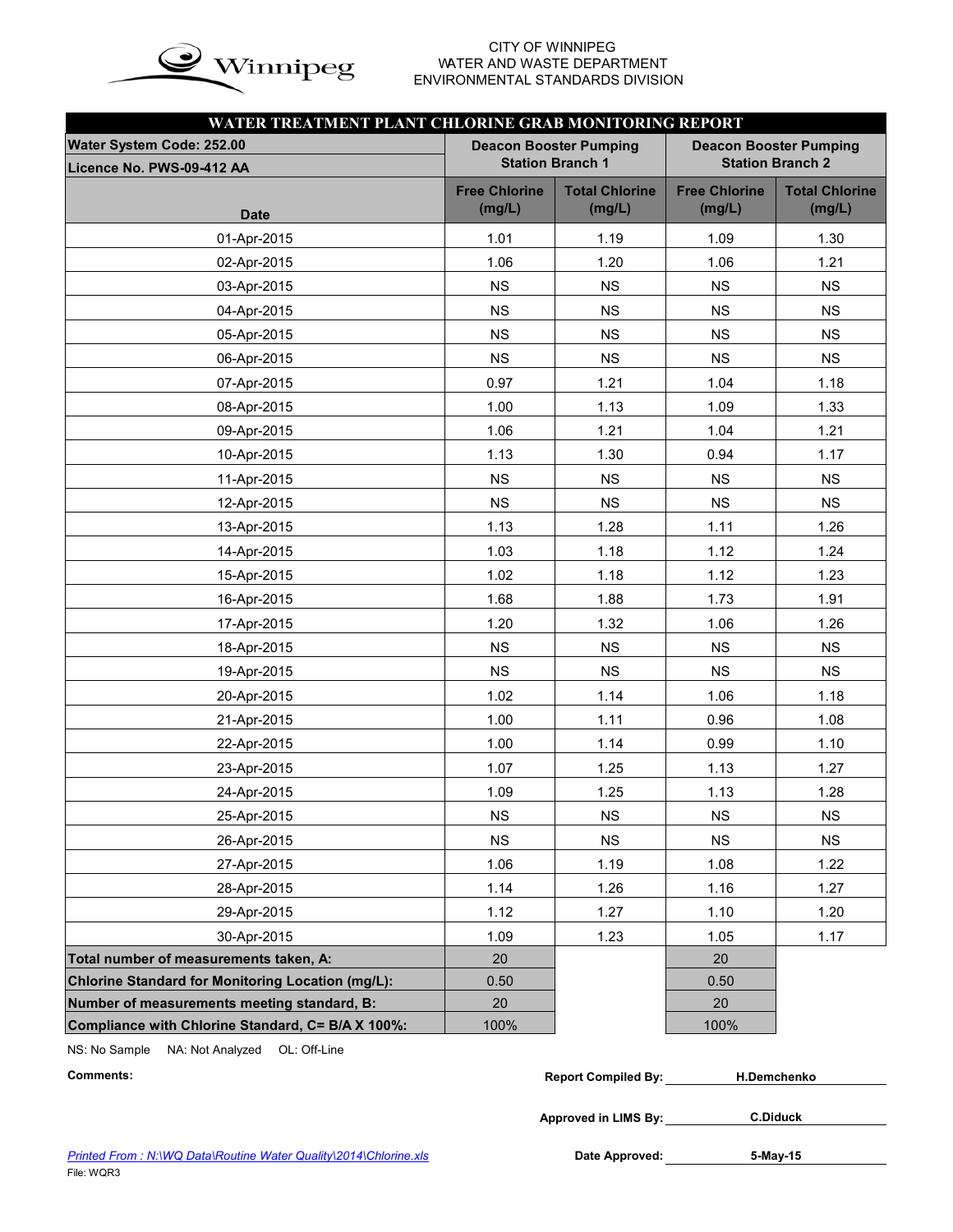

## **CITY OF WINNIPEG**

WATER AND WASTE DEPARTMENTWATER SERVICES

WATER TREATMENT PLANT UV REPORT

Report Period: **April 2015** Report Created: **Friday, May 01, 2015**

|                   | Transmittance |           | <b>UVR-D100A</b> |         |         |           | <b>UVR-D200A</b> |         |         |           | <b>UVR-D300A</b>  |        |                |                   | <b>UVR-D400A</b>  |        |               |           | <b>UVR-D500A</b>  |         |         |           | <b>UVR-D600A</b>  |        |        |           | Total             |         |         | % Volume          |
|-------------------|---------------|-----------|------------------|---------|---------|-----------|------------------|---------|---------|-----------|-------------------|--------|----------------|-------------------|-------------------|--------|---------------|-----------|-------------------|---------|---------|-----------|-------------------|--------|--------|-----------|-------------------|---------|---------|-------------------|
| Date              | 0/            |           | Water Volume IML |         |         |           | Water Volume IML |         |         |           | Water Volume [ML] |        |                |                   | Water Volume [ML] |        |               |           | Water Volume [ML] |         |         |           | Water Volume [ML] |        |        |           | Water Volume [ML] |         |         | <b>Treated To</b> |
|                   |               | Untreated | Below 1          | $\circ$ | Total   | Untreated | Below            | To      | Total   | Untreated | Below             | To     | Total          | Untreated         | Below             | To     | Total         | Untreated | Below             | To      | Total   | Untreated | Below             | To     | Total  | Untreated | Below             | To      | Total   | Dose              |
| 01/04/2015        | 93.01         | 0.00      | 0.00             | 0.00    | 0.00    | 0.00      | 0.00             | 68.74   | 68.74   | 0.00      | 0.00              | 30.75  | 30.75          | 0.00              | 0.00              | 30.56  | 30.56         | 0.00      | 0.00              | 65.97   | 65.97   | 0.00      | 0.00              | 0.00   | 0.00   | 0.00      | 0.00              | 196.01  | 196.01  | 100.00            |
| 02/04/201         | 93.07         | 0.00      | 0.06             | 0.01    | 0.0     | 0.00      | 0.11             | 74.45   | 74.56   | 0.01      | 0.01              | 4.55   | 4.57           | 0.00              | 0.00              | 52.54  | 52.54         | 0.00      | 0.00              | 62.78   | 62.7    | 0.00      | 0.00              | 0.00   | 0.00   | 0.01      | 0.18              | 194.32  | 194.5   | 99.90             |
| 03/04/201         | 93.17         | 0.00      | 0.00             | 0.00    | 0.00    | 0.00      | 0.00             | 0.00    | 0.00    | 0.00      | 0.00              | 50.64  | 50.6           | 0.00              | 0.00              | 53.70  | 53.7          | 0.00      | 0.00              | 82.83   | 82.8    | 0.00      | 0.00              | 0.00   | 0.00   | 0.00      | 0.00              | 187.16  | 187.16  | 100.00            |
| 04/04/201         | 93.28         | 0.00      | 0.05             | 41.05   | 41.1    | 0.00      | 0.00             | 0.00    | 0.00    | 0.00      | 0.00              | 21.88  | 21.8           | 0.00 <sub>1</sub> | 0.00              | 53.18  | 53.1          | 0.00      | 0.00              | 69.15   | 69.1    | 0.00      | 0.00              | 0.00   | 0.00   | 0.00      | 0.05              | 185.26  | 185.31  | 99.97             |
| 05/04/201         | 93.38         | 0.00      | 0.41             | 65.1    | 65.5    | 0.00      | 0.00             | 0.00    | 0.00    | 0.00      | 0.00              | 0.00   | 0.00           | 0.00              | 0.00              | 54.04  | 54.0          | 0.00      | 0.00              | 60.12   | 60.1    | 0.00      | 0.00              | 0.00   | 0.00   | 0.00      | 0.41              | 179.26  | 179.67  | 99.77             |
| 06/04/201         | 93.34         | 0.00      | 0.47             | 60.92   | 61.4    | 0.00      | 0.00             | 0.00    | 0.00    | 0.00      | 0.00              | 38.98  | 38.98          | 0.00              | 0.00              | 15.24  | 15.24         | 0.00      | 0.00              | 17.32   | 17.32   | 0.00      | 0.04              | 46.04  | 46.08  | 0.00      | 0.51              | 178.51  | 179.02  | 99.71             |
| 07/04/201         | 93.42         | 0.00      | 0.20             | 17.00   | 17.20   | 0.00      | 0.00             | 38.63   | 38.63   | 0.08      | 0.08              | 30.33  | 30.50          | 0.00              | 0.26              | 2.51   | $2.7^{\circ}$ | 0.00      | 0.00              | 28.36   | 28.36   | 0.00      | 0.97              | 64.53  | 65.50  | 0.08      | 1.51              | 181.36  | 182.95  | 99.13             |
| 08/04/201         | 93.42         | 0.08      | 0.15             | 39.85   | 40.08   | 0.09      | 0.33             | 50.54   | 50.96   | 0.00      | 0.00              | 0.13   | 0.13           | 0.00              | 0.19              | 17.24  | 17.42         | 0.00      | 0.00              | 60.63   | 60.63   | 0.00      | 0.23              | 20.08  | 20.30  | 0.17      | 0.90              | 188,46  | 189.52  | 99.44             |
| 09/04/201         | 93.27         | 0.00      | 0.33             | 39.52   | 39.8    | 0.00      | 0.08             | 61.09   | 61.1    | 0.00      | 0.00              | 0.00   | 0.00           | 0.00              | 0.00              | 0.00   | 0.00          | 0.00      | 0.00              | 42.74   | 42.7    | 0.00      | 0.00              | 47.23  | 47.23  | 0.00      | 0.41              | 190.58  | 190.99  | 99.78             |
| 10/04/201         | 92.77         | 0.00      | 0.00             | 50.67   | 50.6    | 0.00      | 6.66             | 19.83   | 26.49   | 0.00      | 0.00              | 27.68  | 27.68          | 0.01              | 0.04              | 12.45  | 12.50         | 0.00      | 0.00              | 35.82   | 35.82   | 0.00      | 0.00              | 37.34  | 37.34  | 0.01      | 6.70              | 183.80  | 190.51  | 96.48             |
| 11/04/201         | 92.71         | 0.00      | 0.00             | 0.00    | 0.00    | 0.00      | 0.00             | 79.04   | 79.04   | 0.00      | 0.00              | 0.00   | 0.00           | 0.00              | 0.00              | 51.80  | 51.80         | 0.00      | 0.00              | 60.13   | 60.1    | 0.00      | 0.00              | 0.00   | 0.00   | 0.00      | 0.00              | 190.97  | 190.97  | 100.00            |
| 12/04/201         | 93.10         | 0.00      | 0.04             | 13.28   | 13.32   | 0.10      | 0.10             | 30.45   | 30.64   | 0.00      | 0.00              | 11.14  | 11.1           | 0.00              | 0.00              | 53.15  | 53.1          | 0.00      | 0.00              | 47.06   | 47.06   | 0.00      | 0.00              | 32.09  | 32.0   | 0.10      | 0.14              | 187.17  | 187.4   | 99.87             |
| 13/04/201         | 93.13         | 0.00      | 0.00             | 30.32   | 30.3    | 0.00      | 1.04             | 39.02   | 40.06   | 0.00      | 0.00              | 0.00   | 0.00           | 0.00              | 0.00              | 55.62  | 55.6          | 0.00      | 0.00              | 63.23   | 63.2    | 0.00      | 0.00              | 0.00   | 0.00   | 0.00      | 1.04              | 188.19  | 189.23  | 99.45             |
| 14/04/201         | 93.17         | 0.00      | 0.35             | 61.12   | 61.4    | 0.00      | 0.00             | 0.00    | 0.00    | 0.00      | 0.00              | 0.00   | 0.00           | 0.00              | 0.00              | 62.26  | 62.21         | 0.00      | 0.04              | 45.97   | 46.0    | 0.00      | 0.11              | 28.64  | 28.75  | 0.00      | 0.50              | 198.00  | 198.50  | 99.75             |
| 15/04/201         | 93.37         | 0.00      | 1.45             | 60.62   | 62.0    | 0.01      | 0.08             | 0.49    | 0.58    | 0.00      | 0.00              | 0.00   | 0.00           | 0.00              | 0.64              | 42.81  | 43.45         | 0.00      | 0.00              | 65.4    | 65.4    | 0.00      | 0.17              | 34.43  | 34.60  | 0.01      | 2.34              | 203.76  | 206.12  | 98.86             |
| 16/04/201         | 94.10         | 0.00      | 0.17             | 25.41   | 25.58   | 0.00      | 0.00             | 0.00    | 0.00    | 0.00      | 0.00              | 0.00   | 0.00           | 0.00              | 0.00              | 0.00   | 0.00          | 0.00      | 0.00              | 14.45   | 14.45   | 0.00      | 0.17              | 24.37  | 24.54  | 0.00      | 0.34              | 64.22   | 64.56   | 99.47             |
| 17/04/201         | 93.85         | 0.00      | 0.07             | 22.29   | 22.36   | 0.00      | 0.00             | 58.47   | 58.47   | 0.00      | 0.00              | 0.00   | 0.00           | 0.00              | 0.05              | 48.57  | 48.62         | 0.00      | 0.00              | 47.38   | 47.38   | 0.01      | 0.01              | 26.08  | 26.10  | 0.01      | 0.13              | 202.78  | 202.93  | 99.93             |
| 18/04/201         | 93.87         | 0.00      | 0.00             | 41.29   | 41.29   | 0.00      | 0.00             | 56.82   | 56.82   | 0.00      | 0.00              | 0.00   | 0.00           | 0.00              | 0.00              | 49.15  | 49.1          | 0.00      | 0.00              | 67.72   | 67.72   | 0.00      | 0.00              | 0.00   | 0.00   | 0.00      | 0.00              | 214.99  | 214.99  | 100.00            |
| 19/04/201         | 93.89         | 0.00      | 0.00             | 41.40   | 41.40   | 0.00      | 0.00             | 56.68   | 56.68   | 0.00      | 0.00              | 0.00   | 0.00           | 0.00              | 0.00              | 49.11  | 49.1          | 0.00      | 0.00              | 67.84   | 67.84   | 0.00      | 0.00              | 0.00   | 0.00   | 0.00      | 0.00              | 215.02  | 215.02  | 100.00            |
| 20/04/201         | 94.08         | 0.00      | 0.00             | 40.39   | 40.3    | 0.00      | 0.00             | 54.90   | 54.90   | 0.01      | 0.01              | 0.00   | $0.0^{\circ}$  | 0.00              | 0.00              | 47.19  | 47.1          | 0.00      | 0.00              | 66.08   | 66.08   | 0.00      | 0.00              | 0.00   | 0.00   | 0.01      | 0.01              | 208.55  | 208.57  | 99.99             |
| 21/04/201         | 94.17         | 0.00      | 0.00             | 37.2    | 37.2    | 0.00      | 0.00             | 50.84   | 50.84   | 0.02      | 0.02              | 4.30   | 4.34           | 0.17              | 0.17              | 39.97  | 40.3          | 0.00      | 0.00              | 1.75    | 1.75    | 0.00      | 0.00              | 59.74  | 59.74  | 0.19      | 0.19              | 193.81  | 194.18  | 99.81             |
| 22/04/201         | 94.13         | 0.00      | 0.00             | 36.11   | 36.1    | 0.00      | 0.00             | 49.85   | 49.85   | 0.00      | 0.00              | 42.76  | 42.7           | 0.00              | 0.00              | 0.00   | 0.00          | 0.00      | 0.00              | 0.00    | 0.00    | 0.00      | 0.42              | 60.85  | 61.27  | 0.00      | 0.42              | 189.57  | 189.99  | 99.78             |
| 23/04/201         | 94.09         | 0.00      | 0.00             | 45.73   | 45.7    | 0.00      | 0.00             | 58.48   | 58.4    | 0.00      | 0.11              | 33.87  | 33.99          | 0.00              | 0.00              | 37.05  | 37.05         | 0.00      | 0.09              | 1.67    | 1.76    | 0.00      | 0.08              | 15.69  | 15.78  | 0.00      | 0.29              | 192.50  | 192.78  | 99.85             |
| 24/04/201         | 94.08         | 0.00      | 0.00             | 45.32   | 45.3    | 0.00      | 0.00             | 58.43   | 58.4    | 0.00      | 0.00              | 51.83  | 51.8           | 0.00              | 0.00              | 16.48  | 16.48         | 0.00      | 0.09              | 22.81   | 22.90   | 0.00      | 0.00              | 0.00   | 0.00   | 0.00      | 0.09              | 194.87  | 194.96  | 99.96             |
| 25/04/201         | 94.07         | 0.00      | 0.00             | 39.96   | 39.96   | 0.00      | 0.00             | 53.79   | 53.7    | 0.00      | 0.06              | 52.37  | 52.42          | 0.00              | 0.00              | 0.00   | 0.00          | 0.00      | 0.00              | 48.82   | 48.82   | 0.00      | 0.00              | 0.00   | 0.00   | 0.00      | 0.06              | 194.93  | 194.99  | 99.97             |
| 26/04/201         | 94.02         | 0.00      | 0.00             | 37.12   | 37.12   | 0.00      | 0.00             | 51.23   | 51.23   | 0.00      | 0.00              | 43.41  | $43.4^{\circ}$ | 0.00              | 0.00              | 0.00   | 0.00          | 0.00      | 0.00              | 63.25   | 63.25   | 0.00      | 0.00              | 0.00   | 0.00   | 0.00      | 0.00              | 195.01  | 195.01  | 100.00            |
| 27/04/201         | 94.08         | 0.00      | 0.00             | 51.25   | 51.25   | 0.00      | 0.00             | 31.09   | 31.09   | 0.00      | 0.00              | 10.66  | 10.66          | 0.00              | 0.00              | 16.30  | 16.30         | 0.00      | 0.00              | 45.45   | 45.45   | 0.00      | 0.00              | 40.17  | 40.1   | 0.00      | 0.00              | 194.92  | 194.92  | 100.00            |
| 28/04/201         | 94.24         | 0.00      | 0.04             | 64.70   | 64.7    | 0.00      | 0.00             | 0.00    | 0.00    | 0.09      | 0.16              | 28.27  | 28.52          | 0.00              | 0.00              | 0.00   | 0.00          | 0.00      | 0.00              | 59.07   | 59.07   | 0.00      | 0.21              | 42.54  | 42.75  | 0.09      | 0.41              | 194.57  | 195.07  | 99.75             |
| 29/04/201         | 94.25         | 0.00      | 0.00             | 65.1    | 65.     | 0.00      | 0.00             | 0.00    | 0.00    | 0.00      | 0.00              | 58.01  | 58.0           | 0.00              | 0.00              | 0.00   | 0.00          | 0.00      | 0.00              | 0.00    | 0.00    | 0.00      | 0.05              | 71.75  | 71.80  | 0.00      | 0.05              | 194.94  | 194.99  | 99.97             |
| 30/04/201         | 94.23         | 0.00      | 0.00             | 65.00   | 65.00   | 0.00      | 0.00             | 0.00    | 0.00    | 0.00      | 0.00              | 58.24  | 58.24          | 0.00              | 0.00              | 0.00   | 0.00          | 0.00      | 0.00              | 0.00    | 0.00    | 0.00      | 0.05              | 71.71  | 71.76  | 0.00      | 0.05              | 194.95  | 195.00  | 99.97             |
|                   |               | 0.08      | 3.80             | 1137.81 | 1141.69 | 0.20      | 8.40             | 1042.83 | 1051.43 | 0.20      | 0.45              | 599.81 | 600.46         | 0.18              | 1.35              | 860.90 | 862.43        | 0.00      | 0.21              | 1313.80 | 1314.01 | 0.01      | 2.50              | 723.28 | 725.80 | 0.67      | 16.72             | 5678.44 | 5695.83 |                   |
| Water Volume [%]: |               |           |                  |         |         |           |                  |         |         |           |                   |        |                |                   |                   |        |               |           |                   |         |         |           |                   |        |        |           |                   |         |         |                   |

Untreated: **Water Volume [%]:** Below Dose

0.01 % 0.29 % 99.69 %

To Dose

**Submitted By (Print): D Merredew Signature: Original signed by D Merredew**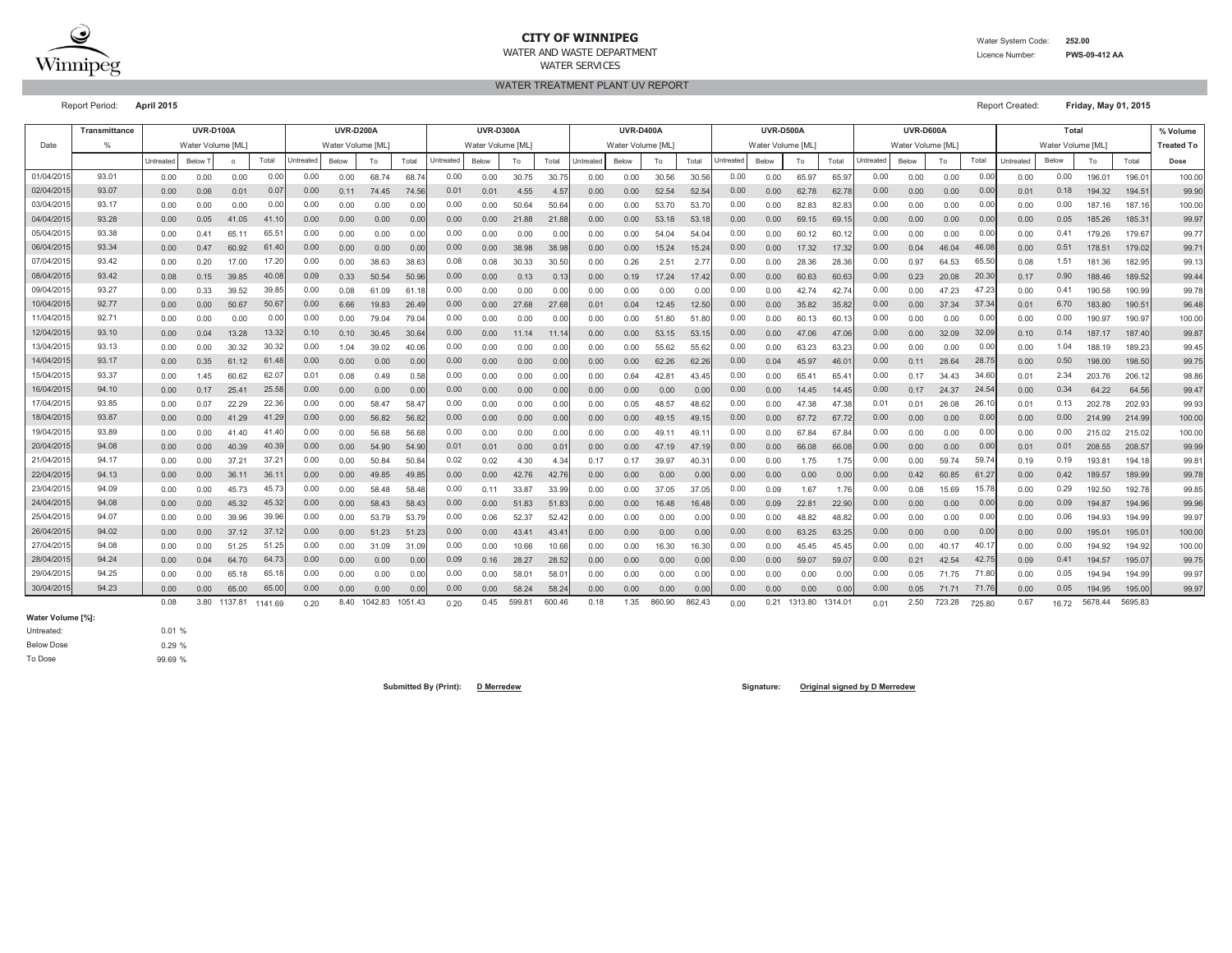

Water and Waste Department • Service des eaux et des déchets

Wednesday, June 24, 2015 **Our Incident/Report No: 03-2015**  LIMS Reference No: **42149**

Ms. Melanie Betsill Drinking Water Officer Manitoba Water Stewardship, Office of Drinking Water 1007 Century Street Winnipeg MB R3H 0W4

# **RE: CORRECTIVE ACTION REPORT**

| <b>WATER SYSTEM</b><br><b>WATER SYSTEM CODE</b> | Winnipeg Public Water System<br>252.00                                                                                                      |
|-------------------------------------------------|---------------------------------------------------------------------------------------------------------------------------------------------|
| <b>LOCATION OF NON-COMPLIANT INCIDENT</b>       | <b>Winnipeg 3-Dist SW04</b>                                                                                                                 |
| <b>OPERATOR IN CHARGE</b>                       | <b>NA</b>                                                                                                                                   |
| <b>INCIDENT REPORTED BY</b>                     | Courtney Diduck, Analytical Services Branch Head                                                                                            |
| <b>TYPE OF NON-COMPLIANT INCIDENT</b>           | Low positive Total Coliform (<10 per100mL), 3 MR 41/2007                                                                                    |
|                                                 |                                                                                                                                             |
| <b>INCIDENT DATE</b>                            | April 1, 2015                                                                                                                               |
| <b>DESCRIPTION OF CORRECTIVE ACTIONS</b>        | AS SOON AS POSSIBLE: Re-sampled original location, also<br>tested for turbidity, free/total chlorine, temperature and contacted<br>the ODW. |
| <b>TEST RESULTS</b>                             | See Attached                                                                                                                                |

NOTES/COMMENTS:

1. All microbiological tests performed by contract laboratory.

2. UP/DOWN STREAM testing performed when EC is >0 /100mL, TC is >10 /100mL or when resample/consecutive sample is positive for EC or TC or as directed by the Manager of Environmental Standards Division and/or the Office of Drinking Water

3. INITIAL chlorine, turbidity and temperature only tested at the required 39 sample locations.

4. NR-No Result due to laboratory/analyst error.

5. NA-Not Analyzed.

**EMERGENCY REPORTING IS REQUIRED WHERE A POTENTIAL HEALTH RISK IS INVOLVED. FOLLOW THE INSTRUCTIONS OF YOUR DRINKING WATER OFFICER ON SITUATIONS REQUIRING IMMEDIATE REPORTING**

#### **DISTRIBUTION**

FORWARD THE ORIGINAL TO THE DRINKING WATER OFFICER WITH THE MONTHLY COMPLIANCE SUBMISSIONS.

**Contact the Drinking Water Officer for any comments, questions or concerns**

REFERENCE: ODW-RF-016

Embrace the spirit . Vivez l'esprit

Environmental Standards Division • Division des normes environnementales 2230 Main Street. • 2230, rue Main • Winnipeg • Manitoba R2V 4T8 fax/téléc. (204) 339-2147 • www.winnipeg.ca